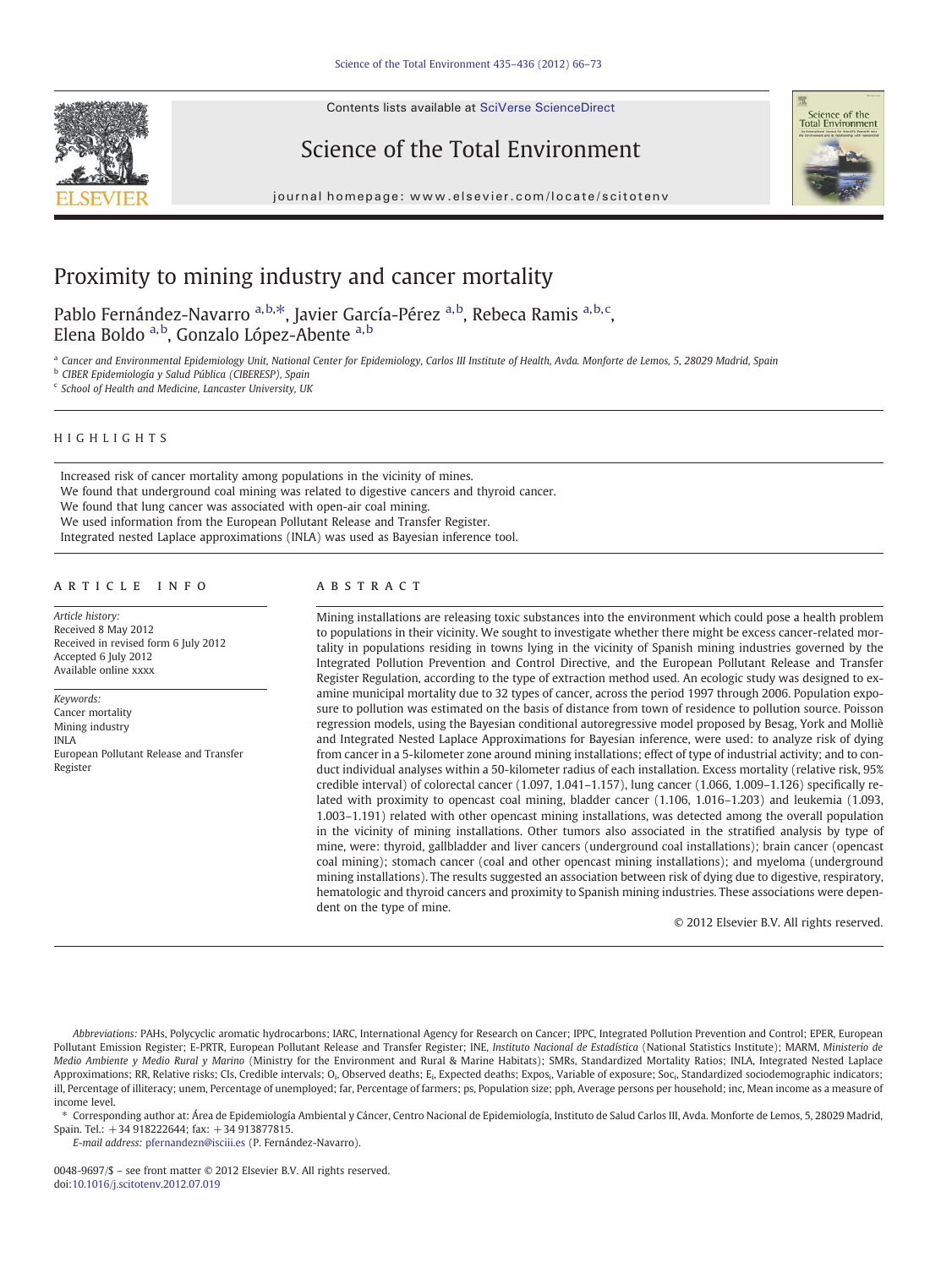# 1. Introduction

Mining operations could be releasing toxic substances which may pose a health problem to populations. Not only are mine workers directly affected by their work environment ([Gonzalez and Agudo,](#page-7-0) [1999; Donoghue, 2004; Att](#page-7-0)field and Kuempel, 2008), but also toxic substances released may be transported from the mine site and affect local communities and the environment ([Garcia-Sanchez et al., 2010;](#page-7-0) [Wu et al., 2011; Gonzalez-Montana et al., 2011; Huertas et al., 2012](#page-7-0)). These toxic substances emitted from mining facilities include a wide range of toxic substances, such as dioxins, cyanide, mercury, arsenic, lead, cadmium, antimony, polycyclic aromatic hydrocarbons (PAHs) and numerous others, some of them recognized as human carcinogens by the [IARC \(International Agency for Research on Cancer\)](#page-7-0) [\(1987\).](#page-7-0)

Spain is a leading global producer of mineral resources in the European Union, with stress on the production of ornamental rocks and minerals ([Ministerio de Ciencia e Innovación, 2012](#page-7-0)). However, the Spanish mining sector displays a general downward trend in terms of both the amount of saleable material and the number of facilities and work sites. More specifically, there has been a gradual reduction in the extraction of energy products such as coal, and a stabilization in metal ore mining (copper, nickel, tin and tungsten). In this context, certain minerals and ornamental rocks, such as celestite, feldspar, gypsum, slate, marble or granite, are becoming more relevant in the sector [\(Ministerio de Ciencia e Innovación, 2012\)](#page-7-0). The principal coal mines are located in the northern region, specifically in the provinces of Asturias and Leon. The main iron ore deposits are also found in the north, particularly in the provinces of Santander and Vizcaya, while the south (Autonomous Region of Andalusia) is known for metal ore mining, with over half the country's production. The highest values of production in Spain are registered by the Autonomous Regions of Castille-Leon (coal, anthracite, slate, glauberite and tungsten) and Catalonia (oil, ornamental rocks and potash) [\(Ministerio de Ciencia e](#page-7-0) [Innovación, 2009\)](#page-7-0).

There is some evidence of excess risk of some cancers in the proximity of different types of mining facilities [\(Dondon et al., 2005; Hendryx et](#page-7-0) [al., 2008; Wang et al., 2011](#page-7-0)). [Dondon et al. \(2005\)](#page-7-0) described significant excess mortality due to lung, pharynx and digestive system cancers in the communes surrounding an ore mine in Salsigne, France. They suggested that this excess of cancer deaths is probably explained by arsenic environmental contamination typical from this kind of mining facilities. [Hendryx et al. \(2008\)](#page-7-0) showed that residence in coal mining areas of Appalachia (USA) is a contributing factor to lung cancer, pointing that the results may be stronger for exposure to surface mining operations relative to underground mining because of greater exposure to airborne particulates from surface mining operations. [Wang et al. \(2011\)](#page-7-0) also described significant excess mortality due to stomach cancer and other types, such as esophageal cancer in communities surrounding the ore mine of Dabaoshan in China. Moreover, [Lopez-Abente et al. \(2012\)](#page-7-0) found no excess risk of pleural cancer in the proximity of mining facilities.

With respect to pollution sources, the European Commission directives passed in 2002 afforded a new means of studying the consequences of industrial pollution: the Integrated Pollution Prevention and Control (IPPC), governed both by Directive 96/61/CE and by Act 16/2002, which incorporates this Directive into the Spanish legal system, lays down that, to be able to operate, industries covered by the regulation must obtain the so-called Integrated Environmental Permit. Information gathered as a consequence of the application of these statutory provisions constitutes an inventory of geo-located industries with environmental impact in Spain and across Europe. This same enactment implemented the European Pollutant Emission Register (EPER), now updated in the form of the new European Pollutant Release and Transfer Register (E-PRTR), which incorporates additional information on releases. This new register makes it compulsory

to declare all emissions that exceed the designated thresholds. IPPC and E-PRTR records thus constitute a public inventory of industries, created by the European Commission, which is a valuable resource for monitoring industrial pollution and, by extension, renders it possible for the association between residential proximity to such pollutant installations and risk of cancer mortality to be studied. Moreover, E-PRTR records contain information about the activities in which the installations are involved, e.g., in the case of the mining industry, there is a description of the ore-extraction method (opencast or underground) as well as the industrial sub-activity of each installation recorded. A description of this database has already been published elsewhere [\(Garcia-Perez et al.,](#page-7-0) [2007](#page-7-0)).

In this context, due to the availability of information on several categories of mines in the IPPC  $+$  E-PRTR database, the fact that previous studies focused on only a few tumors and specific types of mines (i.e., coal or metal ore), and the different statistical approaches adopted for analyzing the association between residential proximity to pollutant installations and cancer, the aims of this study were: (1) to assess possible excess mortality due to 32 types of cancer among populations residing in the vicinity of Spanish mining installations governed by the IPPC Directive and E-PRTR Regulation; (2) to study this risk in the context of different types of mines by reference to their respective E-PRTR categories; and, (3) to perform analyses for the population, both overall and by sex, in order to assess possible differences vis-à-vis some mining installations which might or might not point to occupational exposures.

# 2. Materials and methods

# 2.1. Data

We designed an ecologic study to examine 32 causes of cancer mortality at a municipal level (8,098 Spanish towns), across the period 1997–2006. Separate analyses were performed for the population, both overall and by sex.

Observed municipal mortality data were drawn from the records of the National Statistics Institute (Instituto Nacional de Estadística — INE) for the study period, and corresponded to deaths due to 32 types of malignant neoplasm (Table 1 Supplementary material (SM)). Expected cases were calculated by taking the specific rates for Spain as a whole, broken down by age group (18 groups, 0–4, 5–9,…,85 and over), sex, and five-year period (1997–2001, 2002–2006), and multiplying these by the person-years for each town, broken down by the same strata. For calculation of person-years, the two five-year periods were considered, with data corresponding to 1999 and 2004 taken as the estimator of the population at the midpoint of the study period. Population data were likewise drawn from INE records.

Population exposure to industrial pollution was estimated by reference to the distance from the town centroid (municipality) to the industrial facility. Municipal centroids used for analysis are not polygonal centroids. They are situated in the center of the most populous zone where the town hall and the main church tend to be located.

We used data on industries governed by the IPPC and facilities pertaining to industrial activities not subject to the IPPC Act 16/ 2002 but included in the E-PRTR (IPPC  $+$  E-PRTR), provided by the Spanish Ministry for the Environment and Rural & Marine Habitats (Ministerio de Medio Ambiente y Medio Rural y Marino). We selected the 120 mining installations that corresponded to facilities coded as "3a" (underground mining and related operations) or "3b" (opencast mining and quarrying) in the E-PRTR category from the Mineral Industry PRTR Industrial Activity group ([http://eur-lex.europa.eu/](http://eur-lex.europa.eu/LexUriServ/LexUriServ.do?uri=OJ:L:2006:033:0001:0017:EN:PDF) [LexUriServ/LexUriServ.do?uri=OJ:L:2006:033:0001:0017:EN:PDF](http://eur-lex.europa.eu/LexUriServ/LexUriServ.do?uri=OJ:L:2006:033:0001:0017:EN:PDF)), which, according to Spain's National Classifications of Economic Activities (Clasificación Nacional de Actividades Económicas — CNAE) governed by Royal Decree 472/2007 (see Table 2 SM). The geographic coordinates of their position recorded in the IPPC  $+$  E-PRTR database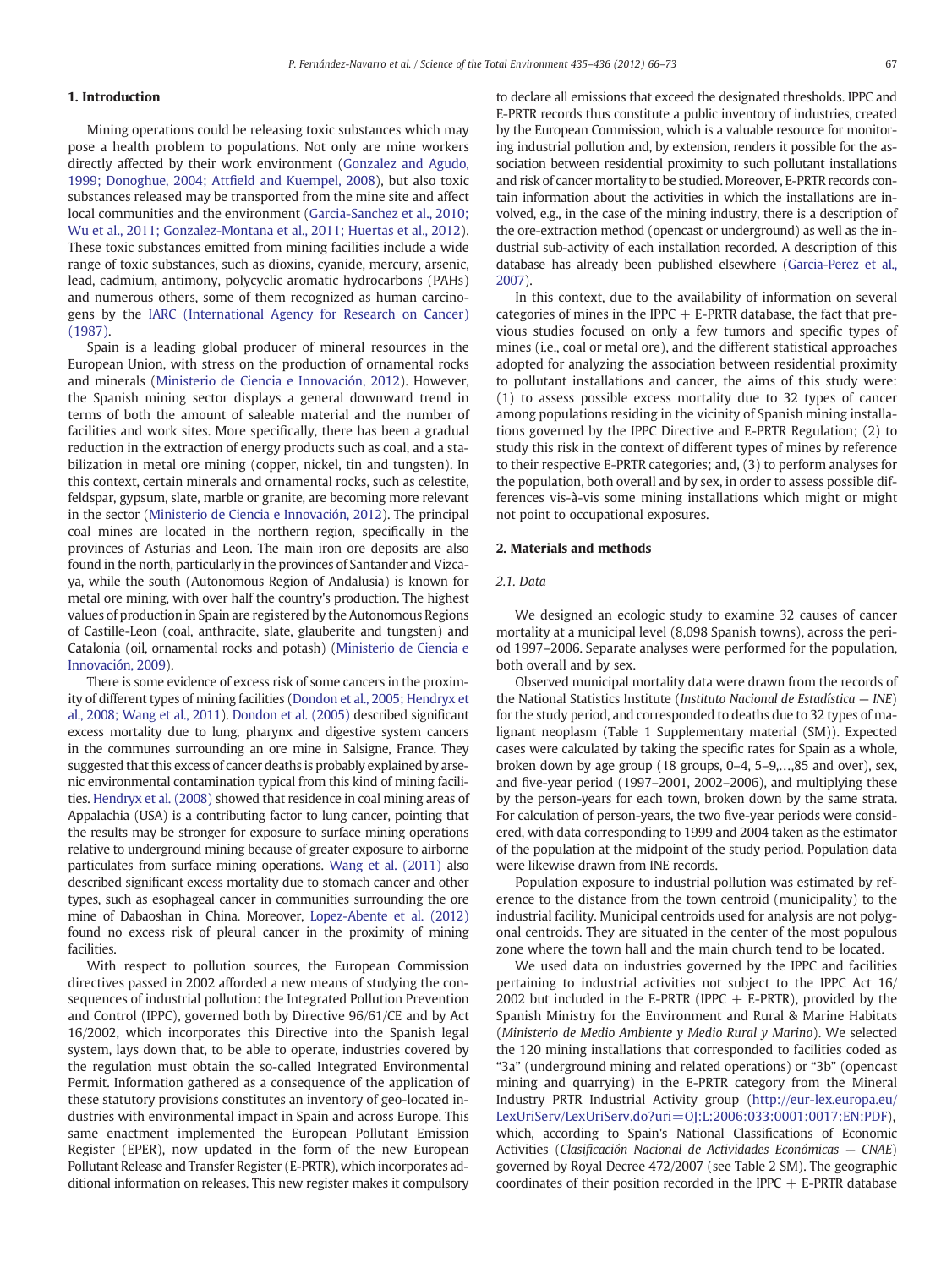were validated, by meticulously reviewing industrial locations using the following: Google Earth, with aerial images and the Street View application; the Spanish Farm Plot Geographic Information System (SIGPAC) [\(Ministerio de Medio Ambiente y Medio Rural y Marino \(MARM\),](#page-7-0) [2012\)](#page-7-0), which includes orthophotos of the entire surface of Spanish territory, along with topographic maps showing the names of the industries, industrial estates, roads, buildings and streets; the Google Maps server ([Google Inc., 2012](#page-7-0)), which allows for a search of addresses and companies, and offers high-quality aerial photographs; the Yellow Pages web page ([Yell Publicidad SAU, 2011\)](#page-7-0), which allows for a search of addresses and companies; Internet aerial photographs; and the web pages of the industries themselves, to ensure that location of the industrial facility was exactly where it should be. We also used the information yielded by a previous validation analysis of some of these geographic coordinates ([Garcia-Perez et al., 2008\)](#page-7-0). 25% of the mining facilities coordinates have been corrected at a distance of 1640 m or more from the original location in the IPPC  $+$  E-PRTR data base.

Sociodemographic variables were obtained from the 1991 Spanish Census and chosen for their availability at a municipal level and potential explanatory ability vis-à-vis the geographic mortality patterns [\(Lopez-Abente et al., 2006b](#page-7-0)), including percentage of illiteracy (ill), percentage of unemployed (unem), percentage of farmers (far), population size (ps), average persons per household (pph), and mean income as a measure of income level (inc) [\(Ayuso-Orejana et al., 1993](#page-7-0)).

# 2.2. Statistical analysis

In a first phase, we conducted exploratory "near vs. far" analyses to estimate the relative risks (RRs) of towns situated at 5 km from mining industries. A critical question in study design is the choice of radius surrounding industrial installation. Our choice of 5 km as the threshold distance coincides with that used by other authors [\(Karavus et al., 2002; Garcia-Perez et al., 2009, 2010](#page-7-0)) as is justified because in these type of studies, if some increase risks were to be found, it would most likely be in areas lying closest to the pollutant source. Moreover, we conducted this exploratory "near vs. far" analysis at 15 different distances (from 1 to 15 km) from mining industries showing that 5 km is a good choice, in terms of being able to best discriminate the risk and furnish a number of observed deaths which would have enough statistical power (Figs. 1–4 of the Supplementary material). The "exposure" variable was coded as a "dummy", with three levels, namely: 1) exposed group ("near"), consisting of towns having their municipal centroid at  $\leq$ 5 km from any mining installation; 2) intermediate group, consisting of towns at  $\leq$  5 km from any industrial installation other than mining facilities; and, 3) unexposed group ("far"), consisting of towns having no IPPC-registered industry within 5 km of their municipal centroid (reference level).

In a second phase, we conducted a second analysis, stratifying the risk by type of industrial activity. For the purpose, we created a new variable with the levels shown below, according to the mining method employed, which, in turn, depended on the characteristics of the mineral deposits to be exploited and the similarity of their pollutant emission patterns recorded in the IPPC  $+$  E-PRTR dataset. The exposure variable was coded as a "dummy", with 9 levels (see Mining groups in Table 3 SM): 1) group 1, i.e., towns lying at  $\leq$  "chosen distance" from a single mining group category-1 installation (underground extraction of anthracite, bituminous coal and lignite); 2) group 2, i.e., towns lying at ≤"chosen distance" from a single mining group category-2 installation (underground extraction of metallic or non-metallic minerals); 3) group 3, i.e., towns lying at  $\leq$  "chosen distance" from a single mining group category-3 installation (underground extraction of ornamental rocks, sand, clay, chemical products, fertilizers or other); 4) group 4, i.e., towns lying at  $\leq$  chosen distance" from a single mining group category-4 installation (opencast extraction of anthracite, bituminous coal and lignite); 5) group 5, i.e., towns lying at  $\leq$  chosen distance" from a single mining group category-2 installation (opencast extraction of metallic or non-metallic minerals); 6) group 6, i.e., towns lying at ≤"chosen distance" from a single mining group category-6 installation (opencast extraction of ornamental rocks, sand, clay, chemical products, fertilizers or other); 7) group 7, i.e., towns lying at  $\leq$  "chosen distance" from more than one E-PRTR category-3a or -3b mining installation (multiple pollution sources); 8) intermediate group, i.e. towns lying at ≤"chosen distance" from any industry other than mining; and 9) unexposed mining group, i.e., towns having no mining IPPC  $+$ E-PRTR-registered industry within a radius of the "chosen distance" from the centroid (reference level).

Finally, in view of the fact that the characteristics of the respective mining installations could vary (type and volume of emissions, level of production), installations were analyzed individually, with the analysis being confined to an area of 50 km surrounding each installation, so as to have a local comparison group. The regression coefficient of the exposure term in the models gave us the logarithm of the ratio between the respective standardized mortality ratios (SMRs) for the exposed and reference zones, which we called "RR".

RRs and their 95% credible intervals (95% CIs) were estimated for all the analyses on the basis of Poisson regression models, using a Bayesian conditional autoregressive model proposed by Besag, York and Molliè (BYM) [\(Besag et al., 1991\)](#page-7-0), with explanatory variables. Observed deaths  $(O_i)$  were the dependent variable and expected deaths  $(E<sub>i</sub>)$  were the offset. All estimates for the above variable of exposure (Expos<sub>i</sub>) were adjusted for the standardized sociodemographic indicators  $(Soc<sub>i</sub>)$ , outlined above.

In the BYM Bayesian autoregressive model, the random effects terms include two components, namely: a spatial term containing municipal contiguities  $(b<sub>i</sub>)$ ; and the municipal heterogeneity term  $(h<sub>i</sub>)$ . The variable of exposure and potential confounding covariates were fixed-effects terms in the models:

 $\text{Oi}-\text{Poisson}(\mu_i = E_i \lambda_i)$ 

 $log(\lambda_i) = \alpha Expos_i + \sum_i \beta_j Soc_i + h_i + b_i \rightarrow log(\mu_i) = log(E_i) + \alpha Expos_i$  $+\sum_{i} \beta_i$ Soc<sub>ii</sub> + h<sub>i</sub> + b<sub>i</sub>  $i = 1...8098$  $i = 1...6$ 

 $Soc_{ij} = ill_i + unem_i + far_i + ps_i + pph_i + inc_i$ 

Soc<sub>ij</sub> = ill<sub>i</sub> + unem<br>h<sub>i</sub> ~ Normal(θ, τh)  $\begin{aligned} &\text{Soc}_{ij} = ill_i + unem_i + f(i) \\ &h_i \sim Normal(\theta, \tau h) \\ &b_i \sim \text{Car.Normal}(\eta_i, \tau b) \end{aligned}$  $h_i \sim Normal(\theta, \tau h)$ <br>  $b_i \sim Car.Normal(\eta_i, \tau h \sim Gamma(\alpha, \beta))$  $h_i \sim Normal(\theta, \tau h)$ <br>  $b_i \sim Car.Normal(\eta_i, \beta \tau h \sim Gamma(\alpha, \beta \tau b \sim Gamma(\gamma, \delta))$ 

Integrated Nested Laplace Approximations (INLAs) ([Rue et al.,](#page-7-0) [2009\)](#page-7-0) were used as a tool for Bayesian inference. To this end, we used R-INLA [\(Rue et al., 2012\)](#page-7-0) with the option of Gaussian estimation of the parameters, a package available in the R environment [\(R Development Core Team, 2010\)](#page-7-0). A total of 8098 towns were included, and the spatial data on municipal contiguities were obtained by processing the official INE maps. No account was taken during cancer induction periods because the mines have been in operation for many years (Taking into account that the minimum induction periods for the solid tumors are usually 10 years [\(United Nations Scienti](#page-7-0)fic [Committee on the Effects of Atomic Radiation, 2006](#page-7-0)), the 81% of facilities stated their activity before 1992, 10 years before the central year of the study period).

Many functions included in "splancs", "sp", "maptools" and "spdep" R packages, free downloaded from [http://cran.r-project.org/,](http://cran.r-project.org/) were used for reading, visualizing, and analyzing spatial data.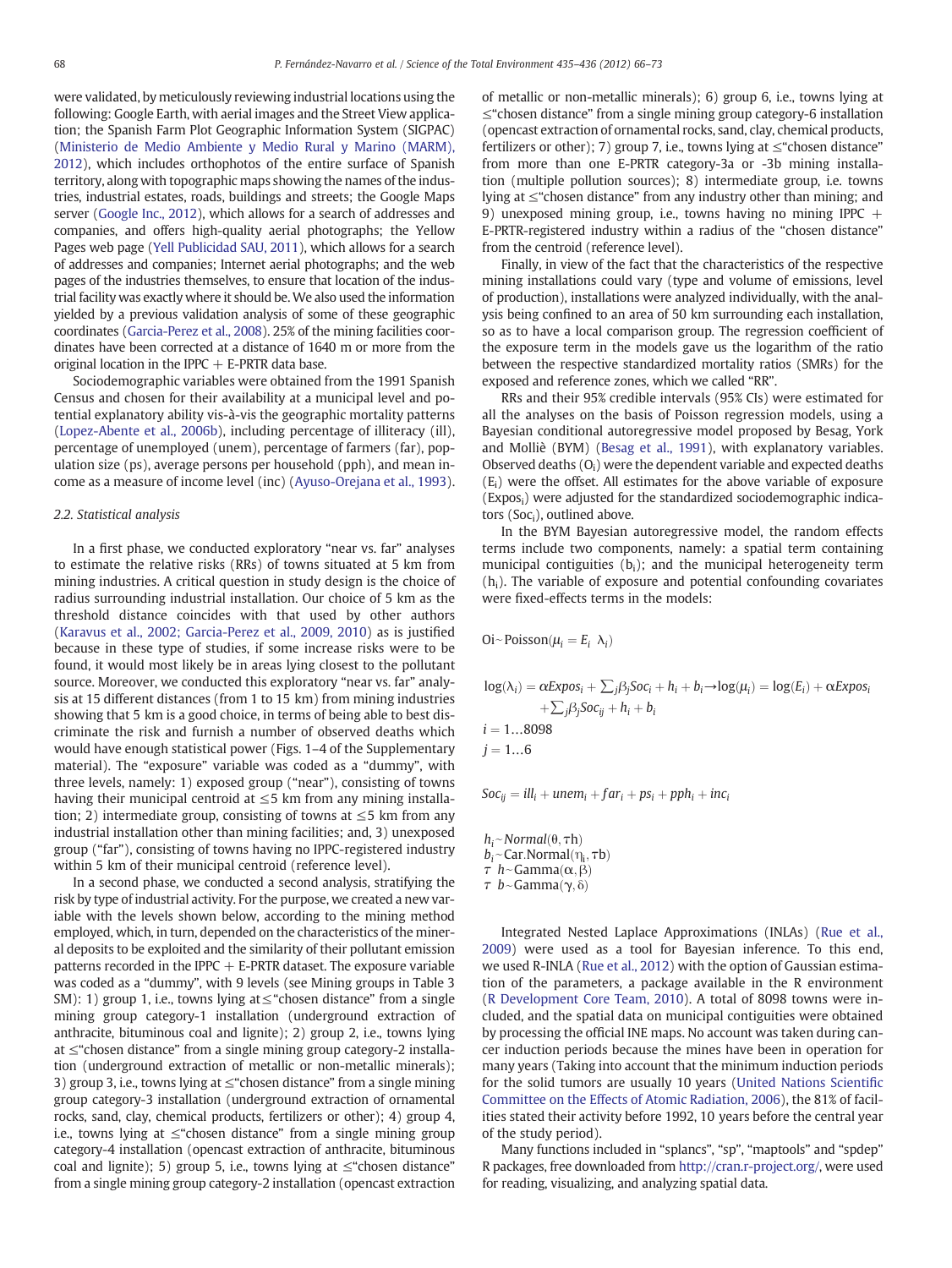# 3. Results

Fig. 1 depicts the geographic distribution of the 120 mining industries studied by the mining group (see Table 3 SM). While the majority of installations in groups 1, 2, 3 and 4 were located in the northwest of the country, those in groups 5 and 6 tended to spread over parts of central, northeastern and southern Spain. The mining groups with the highest number of facilities were numbers 1 (underground extraction of anthracite, hula and lignite) and 6 (opencast extraction of ornamental rocks, sand, clay, chemical products, fertilizers or other), with 35 and 59 installations, respectively. Mining group 2 (underground extraction of metallic or non-metallic minerals) registered the lowest number of installations (2).

The RRs and their 95% CIs of dying from cancer in towns lying close to mining industries (using the 15 different distances analyzed) are shown in Figs. 1–4 of the Supplementary material. We chose 5 km as the "best distance" in terms of being able to best discriminate the risk and furnish a number of observed deaths that would have enough statistical power.

[Table 1](#page-4-0) shows the RRs and 95% CIs of dying from cancers that registered statistically significant results in towns situated at a distance of 5 km or less from mining installations, estimated using spatial regression models: there were statistically significant RRs of dying due to colorectal cancer (both sexes), lung cancer (men), bladder cancer (men), and leukemia (both sexes) in the proximity of mining installations. The highest RR corresponded to the association with bladder cancer (RR (95% CI) for men=1.129 (1.030–1.237)), for which the numbers of observed and expected deaths were 822 and 746.71, respectively.

[Table 2](#page-5-0) shows the RRs of dying from cancers with significant results and a total number of observed deaths  $\geq$  5, in towns situated at a distance of 5 km or less from mining installations, by type of mining group. This stratified analysis served to highlight significant results that were masked in the analysis shown in [Table 1.](#page-4-0) Hence: in mining group 1 (underground extraction of anthracite, bituminous coal and lignite), there were significant RRs for colorectal (men), gallbladder (men) and thyroid gland (men and women) cancers; in mining group 2 (underground extraction of metallic or non metallic minerals), there were no towns in the "exposed" area; in mining group 3 (underground extraction of ornamental rocks, sand, clay, chemical products, fertilizers or other), there were significant RRs for colorectal cancer (men), bladder cancer (men) and myeloma (men); in mining group 4 (opencast extraction of anthracite, bituminous coal and lignite), there were significant RRs for colorectal (women), liver (men), lung (men) and brain cancer (men); in mining group 5 (opencast extraction of metallic or non-metallic minerals), there were significant RRs for stomach cancer (women) and leukemia (men); in mining group 6 (opencast extraction of ornamental rocks, sand, clay, chemical products, fertilizers or other), there were significant RRs for colorectal cancer (both sexes) and leukemia (women). The statistically significantly highest excess risk was concentrated among men in the vicinity of mining group 3 installations, in relation with myeloma (RR (95% CI) = 2.26 (1.26–4.04)), with 12 and 5.5 observed and expected deaths, respectively.

Lastly, Table 4 SM shows the RRs of mortality for areas ( $\leq$  5 km) surrounding individual mining industries within a 50-kilometer circle drawn around each installation. Data are shown for installations having a statistically significant excess risk in the "near vs. far" analysis and a total number of observed deaths  $\geq$  5.



Fig. 1. Geographic distribution of Spanish mining industries. Mining groups: 1 = underground extraction of anthracite, bituminous coal and lignite; 2 = underground extraction of metallic or non metallic minerals; 3 = underground extraction of ornamental rocks, sand, clay, chemistry products, fertilizers or other; 4 = open-pit extraction of anthracite, bituminous coal and lignite; 5 = open-pit extraction of metallic or non metallic minerals; 6 = open-pit extraction of ornamental rocks, sand, clay, chemistry products, fertilizers or other.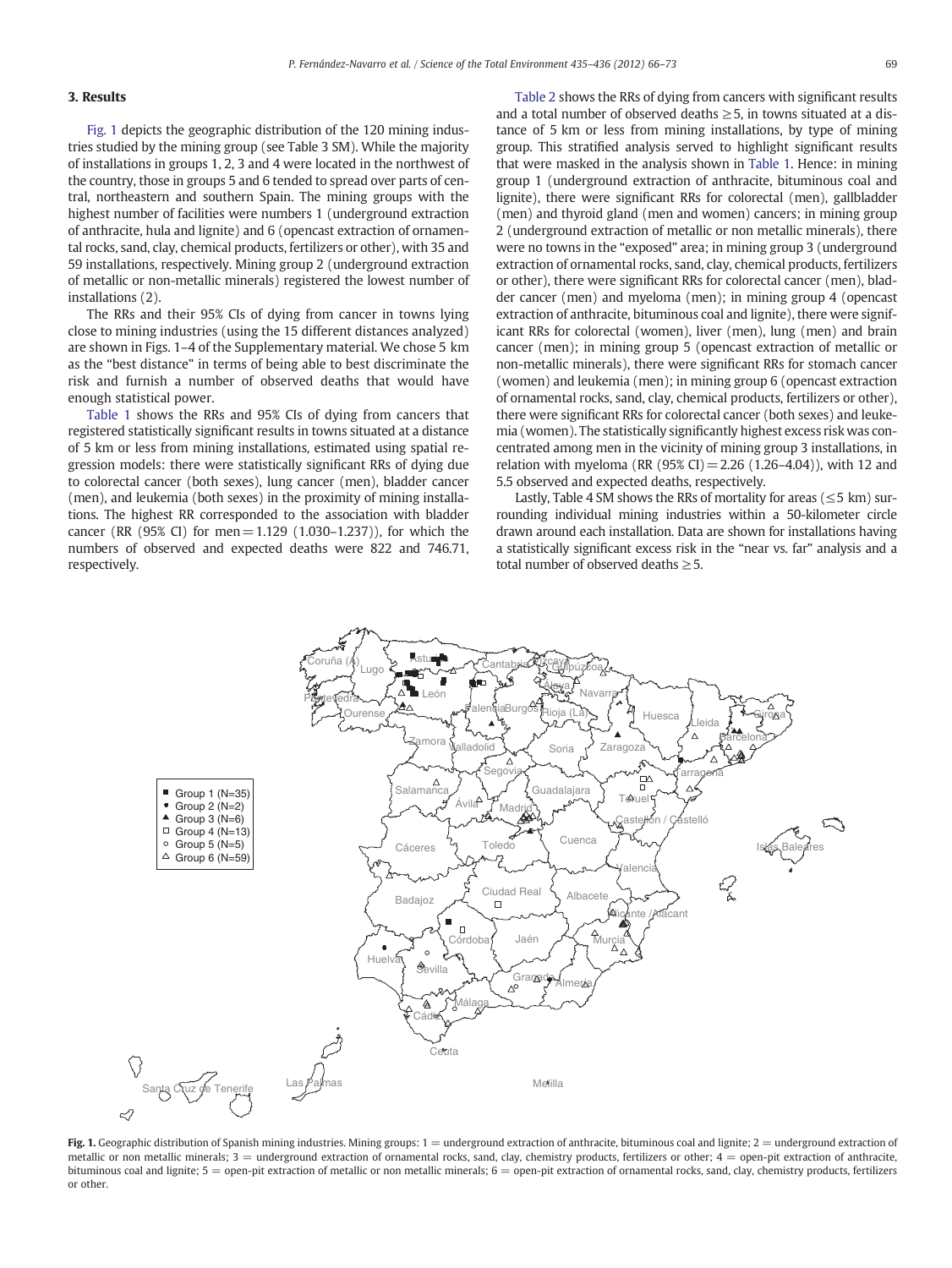# <span id="page-4-0"></span>Table 1

Relative risk (RR) and 95% credible intervals (95% CI) of dying from those cancers with statistically significant increment risk in towns situated at a distance of less than 5 km from mining installations, estimated using spatial regression models.

| tumor      | Sex         | Number of towns <sup>a</sup> | Obs <sup>b</sup> | Exp <sup>c</sup> | <b>RR</b> | 95% CI |      |
|------------|-------------|------------------------------|------------------|------------------|-----------|--------|------|
| Colorectal | <b>Both</b> | 126                          | 2817             | 2634.1           | 1.10      | 1.04   | 1.16 |
|            | Men         | 126                          | 1626             | 1506.1           | 1.10      | 1.03   | 1.17 |
|            | Women       | 126                          | 1191             | 1128.0           | 1.09      | 1.02   | 1.17 |
| Lung       | <b>Both</b> | 126                          | 4334             | 4077.7           | 1.07      | 1.01   | 1.13 |
|            | Men         | 126                          | 3904             | 3615.3           | 1.08      | 1.02   | 1.14 |
|            | Women       | 126                          | 430              | 462.4            | 0.97      | 0.86   | 1.09 |
| Bladder    | <b>Both</b> | 126                          | 977              | 897.7            | 1.11      | 1.02   | 1.20 |
|            | Men         | 126                          | 822              | 746.7            | 1.13      | 1.03   | 1.24 |
|            | Women       | 126                          | 155              | 151.0            | 1.02      | 0.86   | 1.22 |
| Leukemia   | <b>Both</b> | 126                          | 712              | 646.2            | 1.09      | 1.00   | 1.19 |
|            | Men         | 126                          | 398              | 366.9            | 1.12      | 1.00   | 1.25 |
|            | Women       | 126                          | 314              | 279.3            | 1.12      | 0.99   | 1.27 |

Number of towns  $=$  number of towns included in the analysis.

 $b$  Obs = observed deaths.

 $c$  Exp = expected deaths.

#### 4. Discussion

This study is one of the first to use publicly accessible, E-PRTR and IPPC information to explore the effects of the mining sector on cancer mortality among neighboring populations. Summarizing all the results, our study indicates an excess risk of cancer mortality across the sexes among persons living in the vicinity of certain types of mining installations. The main results, based on the association analysis that included all the mining facilities, showed an excess of colorectal, lung and bladder cancer- and leukemia-related mortality among men and women living in the vicinity of mining installations. When stratified by mining group, the results indicated, moreover, that these associations were related with certain specific types of mining facilities, and also pointed to some new associations with gallbladder, thyroid, bladder, liver, brain and stomach cancers, and with myeloma.

Another aspect to be borne in mind is that in some specific installations or groups of installations, excess risks solely affected men, a finding that may be indicative of a possible source of occupational exposure (for example, lung and bladder cancer).

Our results show significant excess mortality due to cancers of the digestive system, related with all the mining groups analyzed. There was evidence of risk of colorectal, gallbladder and bladder cancers among men living near underground mining facilities, pointing to a possible occupational exposure. Indeed, there are some papers which confirm this association between digestive cancers and occupational mining exposures ([Lopez-Abente et al., 2006a; Rushton et al., 2010\)](#page-7-0). According to these authors, mining exposure could include some potential carcinogens, such as asbestos, diesel engine exhaust, nickel, PAHs and lead, among others. A more detailed examination reveals that there was an association between proximity to mining group 1 facilities and colorectal or gallbladder cancer mortality among men working in underground extraction of anthracite and bituminous coal mines (individual analyses, Table 4 SM). As will be seen, moreover, the association between mining group 3 (underground extraction of ornamental rocks, sand, clay, chemical products, fertilizers or other) and bladder cancer focused (individual analyses, Table 4 SM) on potash mines, a finding in line with previous reports ([Kogevinas et al., 2003; Lopez-](#page-7-0)[Abente et al., 2006a](#page-7-0)). Lopez-Abente et al. described that high concentrations of arsenic have been detected in the Cardener and Llobregat Rivers (Catalonia, Spain), concentrations that have clearly increased due to the influence of the sodium and potash mining activity of the region. The miners of these installations could be directly exposed to these high concentrations and may explain the spatial pattern of bladder cancer in men in Catalonia region (Spain). Moreover, Kogevinas et al. showed that the highest risk found between occupation and industries was salt mining  $(OR = 4.41)$ , pointing that mining is one of the major occupations currently contributing to occupational bladder cancer in European men.

With regard to proximity to opencast mining groups, there was evidence of risk of colorectal and stomach cancers in men and women alike, pointing to a potential environmental exposure. Specifically, colorectal cancer appeared in association with proximity to anthracite, bituminous coal and lignite mines (mining group 4) and ornamental rock mines (mining group 6). On the other hand, stomach cancer in women was associated with proximity to installations extracting metallic or non-metallic minerals (mining group 5). In the individual analysis, this association was not detected due to the low number of observed cases. In men, a relationship was in evidence between proximity to group 4 installations (opencast extraction of anthracite, bituminous coal and lignite) and primary liver cancer, an association already documented in relation to mercury mines [\(Gomez et al., 2007](#page-7-0)).

The possible exposure pathway in which most of the metalloid and heavy metals released from mining facilities into the water, reached individuals is the trophic chain. In that way, [Wang et al.](#page-7-0) [\(2011\)](#page-7-0) showed that the concentration of heavy metals in environmental samples from the vicinity a multi-metal sulfide mine in Guangdong Province, China, was higher than in a reference area.

The associations described above are supported by previous studies, namely: [Wang et al. \(2011\)](#page-7-0) showed that stomach cancer mortality rates were significantly higher in the environs of a multi-metal sulfide mine; [Su et al. \(2006\)](#page-7-0) showed that cumulative mortality from stomach cancer was significantly higher among iron-mine workers who were exposed to dust than among those who were not so exposed; and [Weinberg et](#page-7-0) [al. \(1985\)](#page-7-0) showed that coal mining could be a risk factor for stomach cancer among females married to miners.

Another noteworthy result is the significant excess lung cancer mortality related with proximity to mining group 4 installations (opencast anthracite, bituminous coal and lignite mines). These types of mining industries emit a wide range of carcinogenic pollutants to air (discussed above) and have been linked to this particular cancer [\(Smith, 1959; Hendryx et al., 2008, 2010\)](#page-7-0).

A further interesting result is the excess thyroid-related mortality seen in the vicinity of mining group 1 installations. Although there was not enough statistical power for this to be detected in the individual analysis, the mining-group analysis showed it as affecting both men and women pointing to a potential environmental exposure. The best-evidenced etiologic factor implicated in thyroid cancer is ionizing radiation. In 1978, [McBride et al. \(1978\)](#page-7-0) examined the uranium and thorium content of fly ash from coal-fired power plants in Tennessee and Alabama (USA): they estimated radiation exposure around the coal plants and compared it with exposure levels around boiling-water reactor and pressurized-water nuclear power plants. The estimated radiation doses ingested by people living near the coal plants were equal to or higher than doses for people living around the nuclear facilities. This fact may go to support the idea of a possible association between coal mines and thyroid cancer. In addition, on studying municipal mortality due to thyroid cancer in Spain, [Lope et al. \(2006\)](#page-7-0) found a clear pattern of excess thyroid cancer mortality in the north of Spain, where most of the country's coal mines are located, indicating that environmental factors might provide possible etiologic hypotheses to be borne in mind in future geographic studies.

With regard to hematologic cancers, excess myeloma-related mortality was observed in the vicinity of mining group 3 (underground extraction of ornamental rocks, sand, clay, chemical products, fertilizers or other) in men, and leukemia-related mortality in the vicinity of mining groups 5 (opencast extraction of metallic or non metallic minerals) in men and 6 (opencast extraction of ornamental rocks, sand, clay, chemical products, fertilizers or other) in women. The most relevant etiologic factors implicated in these cancers are ionizing radiation and benzene ([Herrinton et al., 1996; Boice and Lubin, 1997;](#page-7-0)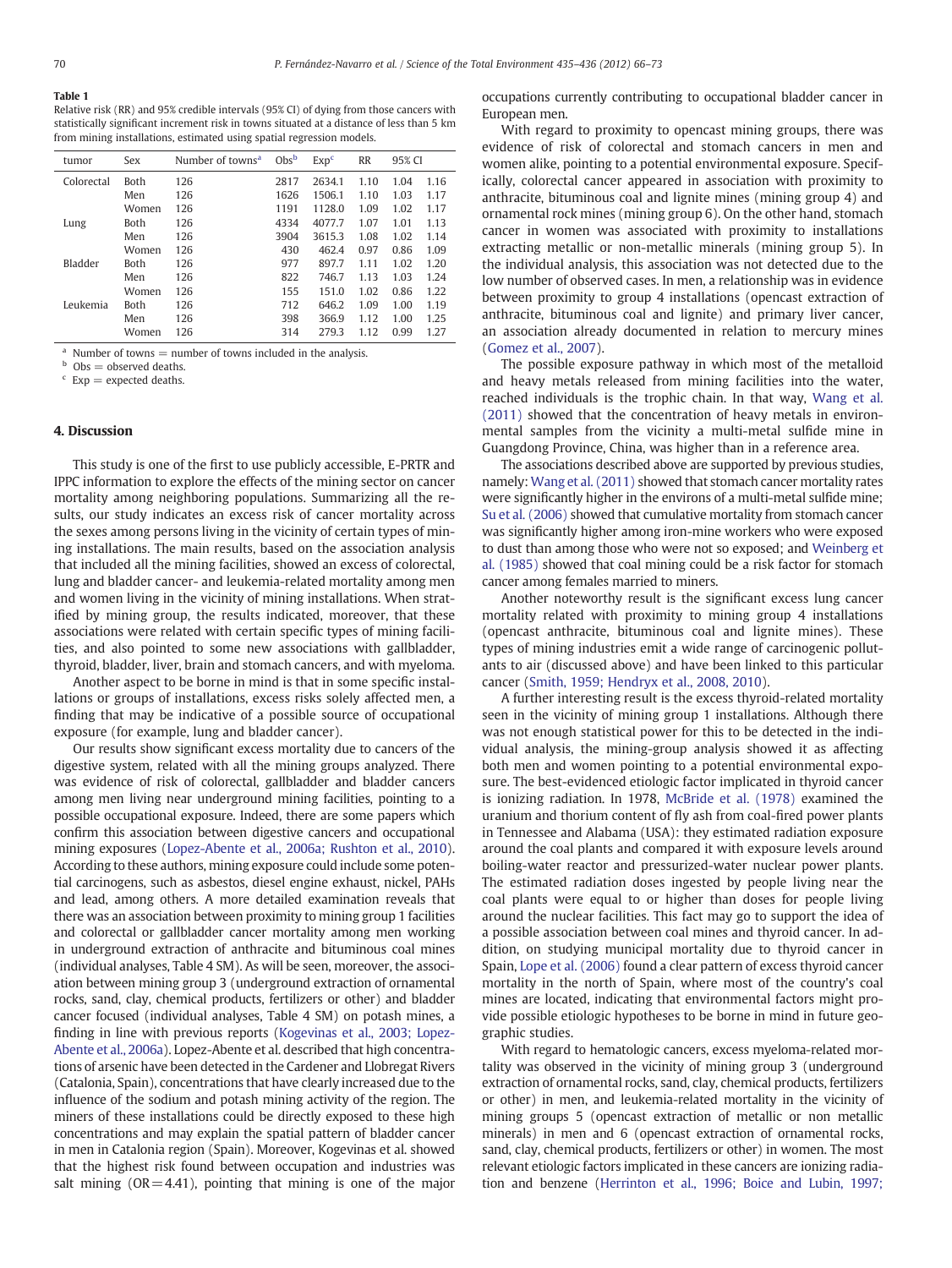#### <span id="page-5-0"></span>Table 2

Relative risk (RR) of dying from those cancers with statistically significant increment risk in towns situated at a distance of less than 5 km using spatial regression models by mining group (1 = underground extraction of anthracite, bituminous coal and lignite; 2 = underground extraction of metallic or non metallic minerals; 3 = underground extraction of ornamental rocks, sand, clay, chemistry products, fertilizers or other; 4 = open-pit extraction of anthracite, bituminous coal and lignite; 5 = open-pit extraction of metallic or non metallic minerals; 6 = open-pit extraction of ornamental rocks, sand, clay, chemistry products, fertilizers or other). Statistically significant increment risks are in bold.

| Tumor         | Group          | Both                     |                          |                          |                  |                  |                  | Men                                                             |                          |                          |                           | Women            |              |                          |                                  |                          |          |                    |             |
|---------------|----------------|--------------------------|--------------------------|--------------------------|------------------|------------------|------------------|-----------------------------------------------------------------|--------------------------|--------------------------|---------------------------|------------------|--------------|--------------------------|----------------------------------|--------------------------|----------|--------------------|-------------|
|               |                | RR                       | 95% CI <sup>a</sup>      |                          | N <sup>b</sup>   | Obs <sup>c</sup> | Exp <sup>d</sup> | N <sup>b</sup><br>Obs <sup>c</sup><br>RR<br>95% Cl <sup>a</sup> |                          | Exp <sup>d</sup>         | RR<br>95% Cl <sup>a</sup> |                  |              | N <sub>b</sub>           | Obs <sup>c</sup>                 | Exp <sup>d</sup>         |          |                    |             |
| Stomach       | 1              | 1.16                     | 0.94                     | 1.43                     | 13               | 365              | 298.2            | 1.15                                                            | 0.91                     | 1.44                     | 13                        | 229              | 179.1        | 1.13                     | 0.88                             | 1.46                     | 13       | 136                | 119.1       |
|               | 2              | $\overline{a}$           | $\overline{a}$           | $\overline{a}$           | $\boldsymbol{0}$ | 0                | 0.0              | $\overline{a}$                                                  | $\overline{a}$           | $\overline{a}$           | $\bf{0}$                  | $\bf{0}$         | 0.0          | $\overline{a}$           | $\overline{a}$                   | $\overline{a}$           | $\bf{0}$ | $\bf{0}$           | 0.0         |
|               | 3              | 0.99                     | 0.70                     | 1.41                     | 10               | 46               | 42.3             | 1.01                                                            | 0.66                     | 1.54                     | 10                        | 28               | 26.3         | 1.04                     | 0.63                             | 1.73                     | 10       | 18                 | 16.0        |
|               | 4              | 1.13                     | 0.83                     | 1.53                     | 12               | 105              | 97.6             | 1.13                                                            | 0.80                     | 1.59                     | 12                        | 66               | 60.5         | 1.13                     | 0.76                             | 1.67                     | 12       | 39                 | 37.2        |
|               | 5              | 1.51                     | 0.95                     | 2.38                     | 6                | 24               | 19.4             | 1.28                                                            | 0.71                     | 2.31                     | 6                         | 13               | 12.4         | 1.97                     | 1.05                             | 3.70                     | 6        | 11                 | 7.0         |
|               | 6              | 1.08                     | 0.97                     | 1.20                     | 81               | 744              | 797.4            | 1.07                                                            | 0.95                     | 1.21                     | 81                        | 478              | 507.4        | 1.06                     | 0.91                             | 1.22                     | 81       | 266                | 290.0       |
| Colorectal    | 1              | 1.27                     | 1.12                     | 1.44                     | 13               | 740              | 605.7            | 1.31                                                            | 1.13                     | 1.52                     | 13                        | 452              | 331.8        | 1.15                     | 0.98                             | 1.35                     | 13       | 288                | 273.9       |
|               | 2              | $\qquad \qquad -$        |                          | $\overline{a}$           | $\boldsymbol{0}$ | 0                | 0.0              | $\overline{\phantom{0}}$                                        | $\overline{\phantom{0}}$ | $\overline{\phantom{0}}$ | 0                         | 0                | 0.0          | $\qquad \qquad -$        | $\overline{a}$                   | $\overline{a}$           | 0        | $\bf{0}$           | 0.0         |
|               | 3              | 1.22                     | 0.97                     | 1.54                     | 10               | 98               | 86.5             | 1.36                                                            | 1.03                     | 1.81                     | 10                        | 61               | 49.4         | 1.06                     | 0.75                             | 1.50                     | 10       | 37                 | 37.1        |
|               | 4              | 1.26                     | 1.04                     | 1.51                     | 12               | 217              | 197.8            | 1.16                                                            | 0.92                     | 1.46                     | 12                        | 118              | 112.2        | 1.29                     | 1.02                             | 1.64                     | 12       | 99                 | 85.5        |
|               | 5              | 0.72                     | 0.47                     | 1.11                     | 6                | 23               | 38.6             | 0.79                                                            | 0.46                     | 1.36                     | 6                         | 14               | 22.6         | 0.64                     | 0.33                             | 1.24                     | 6        | 9                  | 16.0        |
|               | 6              | 1.09                     | 1.02                     | 1.16                     | 81               | 1623             | 1590.7           | 1.08                                                            | 1.00                     | 1.18                     | 81                        | 924              | 926.2        | 1.09                     | 1.00                             | 1.19                     | 81       | 699                | 664.5       |
| Liver         | 1              | 1.12                     | 0.83                     | 1.51                     | 13               | 167              | 122.3            | 1.18                                                            | 0.87                     | 1.61                     | 13                        | 132              | 86.5         | 1.15                     | 0.71                             | 1.86                     | 13       | 35                 | 35.8        |
|               | 2              | $\overline{a}$           |                          | $\overline{a}$           | $\boldsymbol{0}$ | 0                | 0.0              | $\overline{a}$                                                  | $\overline{a}$           | $\overline{a}$           | 0                         | 0                | 0.0          | $\overline{a}$           | $\equiv$                         | $\overline{a}$           | 0        | $\bf{0}$           | 0.0         |
|               | 3              | 1.12                     | 0.64<br>0.99             | 1.93<br>2.30             | 10               | 18<br>54         | 17.1<br>40.1     | 1.03                                                            | 0.54<br>1.09             | 1.94<br>2.63             | 10<br>12                  | 12<br>42         | 12.4<br>29.0 | 1.36<br>1.21             | 0.56<br>0.59                     | 3.29<br>2.52             | 10       | 6<br>12            | 4.7<br>11.1 |
|               | 4<br>5         | 1.51<br>0.50             | 0.16                     | 1.62                     | 12<br>6          | 3                | 8.2              | 1.69<br>0.24                                                    | 0.03                     | 1.75                     | 6                         | $\mathbf{1}$     | 6.1          | 1.16                     | 0.28                             | 4.93                     | 12<br>6  | $\overline{2}$     | 2.1         |
|               | 6              | 0.94                     | 0.81                     | 1.11                     | 81               | 313              | 330.5            | 0.94                                                            | 0.79                     | 1.11                     | 81                        | 225              | 247.2        | 0.98                     | 0.76                             | 1.28                     | 81       | 88                 | 83.3        |
| Gallbladder   | 1              | 1.09                     | 0.79                     | 1.52                     | 13               | 54               | 69.7             | 1.53                                                            | 1.00                     | 2.35                     | 13                        | 29               | 23.0         | 0.81                     | 0.52                             | 1.26                     | 13       | 25                 | 46.7        |
|               | 2              | $\overline{\phantom{0}}$ | $\overline{a}$           | $\overline{\phantom{0}}$ | $\bf{0}$         | 0                | 0.0              | $\overline{a}$                                                  | $\qquad \qquad -$        | $\overline{\phantom{0}}$ | $\bf{0}$                  | $\bf{0}$         | 0.0          | $\overline{a}$           | $\overline{\phantom{0}}$         | $\overline{a}$           | $\bf{0}$ | $\bf{0}$           | 0.0         |
|               | 3              | 1.02                     | 0.52                     | 2.01                     | 10               | 9                | 9.7              | 0.96                                                            | 0.30                     | 3.02                     | 10                        | 3                | 3.4          | 1.01                     | 0.44                             | 2.31                     | 10       | 6                  | 6.3         |
|               | 4              | 1.12                     | 0.72                     | 1.76                     | 12               | 25               | 22.2             | 1.49                                                            | 0.78                     | 2.85                     | 12                        | 11               | 7.8          | 0.94                     | 0.53                             | 1.68                     | 12       | 14                 | 14.4        |
|               | 5              | 1.27                     | 0.59                     | 2.74                     | 6                | 7                | 4.2              | 0.67                                                            | 0.09                     | 4.79                     | 6                         | $\mathbf{1}$     | 1.5          | 1.61                     | 0.70                             | 3.69                     | 6        | 6                  | 2.7         |
|               | 6              | 1.06                     | 0.90                     | 1.25                     | 81               | 185              | 171.2            | 1.11                                                            | 0.85                     | 1.45                     | 81                        | 66               | 62.7         | 1.05                     | 0.86                             | 1.29                     | 81       | 119                | 108.5       |
| Lung          | 1              | 1.09                     | 0.95                     | 1.26                     | 13               | 977              | 880.8            | 1.13                                                            | 0.96                     | 1.31                     | 13                        | 884              | 776.4        | 0.79                     | 0.60                             | 1.04                     | 13       | 93                 | 104.4       |
|               | 2              | $\overline{a}$           |                          |                          | $\bf{0}$         | $\bf{0}$         | 0.0              | $\overline{a}$                                                  |                          | $\overline{a}$           | $\mathbf{0}$              | $\bf{0}$         | 0.0          | $\overline{a}$           | $\overline{a}$                   |                          | $\bf{0}$ | $\bf{0}$           | 0.0         |
|               | 3              | 1.16                     | 0.92                     | 1.47                     | 10               | 123              | 125.3            | 1.20                                                            | 0.93                     | 1.53                     | 10                        | 113              | 111.5        | 0.84                     | 0.44                             | 1.62                     | 10       | 10                 | 13.8        |
|               | 4              | 1.22                     | 1.01                     | 1.49                     | 12               | 348              | 295.3            | 1.29                                                            | 1.05                     | 1.59                     | 12                        | 331              | 261.9        | 0.57                     | 0.33                             | 0.97                     | 12       | 17                 | 33.4        |
|               | 5              | 1.07                     | 0.80                     | 1.44                     | 6                | 62               | 62.1             | 1.11                                                            | 0.82                     | 1.51                     | 6                         | 58               | 55.4         | 0.71                     | 0.26                             | 1.93                     | 6        | 4                  | 6.7         |
|               | 6              | 1.05                     | 0.98                     | 1.12                     | 81               | 2640             | 2546.6           | 1.06                                                            | 0.98                     | 1.14                     | 81                        | 2358             | 2261.9       | 0.99                     | 0.85                             | 1.14                     | 81       | 282                | 284.7       |
| Bladder       | 1              | 1.04                     | 0.85                     | 1.28                     | 13               | 208              | 204.9            | 1.10                                                            | 0.88                     | 1.37                     | 13                        | 174              | 167.2        | 0.84                     | 0.58                             | 1.21                     | 13       | 34                 | 37.8        |
|               | $\overline{2}$ | $\overline{\phantom{0}}$ | $\overline{a}$           | $\overline{a}$           | $\boldsymbol{0}$ | 0                | 0.0              | $\overline{a}$                                                  | $\overline{\phantom{0}}$ | $\overline{\phantom{0}}$ | 0                         | $\boldsymbol{0}$ | 0.0          | $\overline{a}$           | $\overline{\phantom{0}}$         | $\overline{a}$           | 0        | $\mathbf{0}$       | 0.0         |
|               | 3              | 1.86                     | 1.36                     | 2.54                     | 10               | 54               | 30.5             | 1.92                                                            | 1.37                     | 2.70                     | 10                        | 45               | 25.2         | 1.78                     | 0.91                             | 3.47                     | 10       | 9                  | 5.2         |
|               | 4              | 0.96                     | 0.71                     | 1.32                     | 12               | 63               | 68.2             | 1.02                                                            | 0.73                     | 1.43                     | 12                        | 55               | 56.5         | 0.69                     | 0.34                             | 1.40                     | 12       | 8                  | 11.7        |
|               | 5              | 0.92                     | 0.50                     | 1.70                     | 6                | 11               | 13.2             | 1.10                                                            | 0.59                     | 2.04                     | 6                         | 11               | 11.1         | 0.00                     | 0.00                             | $5.E + 07$               | 6        | $\bf{0}$           | 2.1         |
|               | 6              | 1.10                     | 0.99                     | 1.22                     | 81               | 598              | 541.7            | 1.10                                                            | 0.98                     | 1.23                     | 81                        | 498              | 454.5        | 1.15                     | 0.93                             | 1.43                     | 81       | 100                | 87.2        |
| Brain         | 1<br>2         | 0.96<br>$\overline{a}$   | 0.76                     | 1.21<br>-                | 13<br>$\bf{0}$   | 101<br>0         | 107.4<br>0.0     | 0.93<br>$\overline{a}$                                          | 0.69                     | 1.24<br>$\overline{a}$   | 13<br>0                   | 55<br>0          | 58.0<br>0.0  | 1.00<br>$\equiv$         | 0.72<br>$\overline{\phantom{0}}$ | 1.38                     | 13<br>0  | 46<br>$\mathbf{0}$ | 49.4<br>0.0 |
|               | 3              | 0.84                     | 0.47                     | 1.51                     | 10               | 12               | 14.6             | 0.86                                                            | 0.41                     | 1.83                     | 10                        | $\overline{7}$   | 8.1          | 0.82                     | 0.34                             | 1.99                     | 10       | 5                  | 6.5         |
|               | 4              | 1.37                     | 0.98                     | 1.90                     | 12               | 45               | 36.1             | 1.75                                                            | 1.19                     | 2.57                     | 12                        | 32               | 20.0         | 0.86                     | 0.49                             | 1.52                     | 12       | 13                 | 16.1        |
|               | 5              | 1.26                     | 0.65                     | 2.47                     | 6                | 9                | 8.0              | 1.43                                                            | 0.63                     | 3.23                     | 6                         | 6                | 4.7          | 0.97                     | 0.31                             | 3.05                     | 6        | 3                  | 3.4         |
|               | 6              | 0.99                     | 0.87                     | 1.12                     | 81               | 317              | 331.9            | 0.96                                                            | 0.82                     | 1.13                     | 81                        | 179              | 191.8        | 1.02                     | 0.85                             | 1.22                     | 81       | 138                | 140.1       |
| Thyroid gland | 1              | 1.77                     | 1.15                     | 2.71                     | 13               | 29               | 13.9             | 2.05                                                            | 1.01                     | 4.13                     | 13                        | 9                | 4.4          | 1.70                     | 1.02                             | 2.84                     | 13       | 20                 | 9.5         |
|               | $\overline{2}$ | $\overline{\phantom{0}}$ | $\overline{a}$           | $\overline{\phantom{0}}$ | $\boldsymbol{0}$ | 0                | 0.0              | $\overline{a}$                                                  | $\overline{a}$           | -                        | 0                         | $\bf{0}$         | 0.0          | $\overline{a}$           | $\qquad \qquad -$                | $\overline{a}$           | 0        | $\mathbf{0}$       | 0.0         |
|               | 3              | 0.00                     | 0.00                     | $5.E + 07$               | 10               | 0                | 1.9              | 0.01                                                            | 0.00                     | $8.E + 08$               | 10                        | 0                | 0.6          | 0.01                     | 0.00                             | $1.E + 08$               | 10       | 0                  | 1.3         |
|               | 4              | 0.50                     | 0.12                     | 2.05                     | 12               | 2                | 4.4              | 1.45                                                            | 0.35                     | 5.93                     | 12                        | 2                | 1.5          | 0.00                     | 0.00                             | $2.E + 07$               | 12       | $\mathbf{0}$       | 2.9         |
|               | 5              | 2.67                     | 0.65                     | 10.90                    | 6                | 2                | 0.9              | 3.46                                                            | 0.48                     | 25.06                    | 6                         | $\mathbf{1}$     | 0.3          | 2.01                     | 0.28                             | 14.54                    | 6        | $\mathbf{1}$       | 0.6         |
|               | 6              | 1.00                     | 0.70                     | 1.44                     | 81               | 34               | 35.5             | 1.14                                                            | 0.65                     | 1.98                     | 81                        | 14               | 12.9         | 0.90                     | 0.57                             | 1.43                     | 81       | 20                 | 22.6        |
| Myeloma       | 1              | 1.07                     | 0.83                     | 1.37                     | 13               | 83               | 77.8             | 1.22                                                            | 0.88                     | 1.70                     | 13                        | 42               | 37.3         | 0.96                     | 0.69                             | 1.36                     | 13       | 41                 | 40.5        |
|               | 2              |                          |                          |                          | 0                | 0                | 0.0              |                                                                 |                          |                          | 0                         | 0                | 0.0          | $\overline{a}$           |                                  |                          | 0        | 0                  | 0.0         |
|               | 3              | 1.58                     | 0.97                     | 2.58                     | 10               | 17               | 10.9             | 2.26                                                            | 1.26                     | 4.04                     | 10                        | 12               | 5.5          | 0.92                     | 0.38                             | 2.23                     | 10       | 5                  | 5.4         |
|               | 4              | 1.22                     | 0.83                     | 1.78                     | 12               | 31               | 25.1             | 1.59                                                            | 0.99                     | 2.55                     | 12                        | 20               | 12.5         | 0.85                     | 0.46                             | 1.56                     | 12       | 11                 | 12.6        |
|               | 5              | 0.41                     | 0.10                     | 1.65                     | 6                | $\overline{2}$   | 4.9              | 0.00                                                            | 0.00                     | $3.E + 07$               | 6                         | 0                | 2.5          | 0.83                     | 0.21                             | 3.33                     | 6        | $\overline{2}$     | 2.3         |
|               | 6              | 0.94                     | 0.80                     | 1.09                     | 81               | 192              | 197.9            | 1.00                                                            | 0.81                     | 1.23                     | 81                        | 103              | 102.4        | 0.89                     | 0.71                             | 1.11                     | 81       | 89                 | 95.6        |
| Leukemia      | 1              | 1.10                     | 0.91                     | 1.33                     | 13               | 154              | 141.7            | 1.17                                                            | 0.92                     | 1.48                     | 13                        | 86               | 77.0         | 1.05                     | 0.80                             | 1.37                     | 13       | 68                 | 64.7        |
|               | 2              | $\qquad \qquad -$        | $\overline{\phantom{0}}$ | $\overline{\phantom{0}}$ | $\boldsymbol{0}$ | 0                | 0.0              | $\overline{\phantom{0}}$                                        | $\overline{a}$           | $\overline{\phantom{0}}$ | 0                         | 0                | 0.0          | $\overline{\phantom{0}}$ | $\overline{a}$                   | $\overline{\phantom{0}}$ | 0        | 0                  | 0.0         |
|               | 3              | 0.74                     | 0.44                     | 1.23                     | 10               | 15               | 20.1             | 1.08                                                            | 0.61                     | 1.91                     | 10                        | 12               | 11.4         | 0.33                     | 0.11                             | 1.02                     | 10       | 3                  | 8.7         |
|               | 4              | 1.15                     | 0.86                     | 1.55                     | 12               | 54               | 47.2             | 1.24                                                            | 0.86                     | 1.79                     | 12                        | 32               | 26.6         | 1.07                     | 0.69                             | 1.66                     | 12       | 22                 | 20.7        |
|               | 5              | 1.69                     | 1.02                     | 2.79                     | 6                | 16               | 9.7              | 2.20                                                            | 1.23                     | 3.92                     | 6                         | 12               | 5.7          | 1.02                     | 0.38                             | 2.74                     | 6        | 4                  | 4.1         |
|               | 6              | 1.10                     | 0.99                     | 1.22                     | 81               | 447              | 400.0            | 1.05                                                            | 0.91                     | 1.20                     | 81                        | 241              | 231.1        | 1.18                     | 1.02                             | 1.37                     | 81       | 206                | 168.9       |

<sup>a</sup> 95% CI = 95% credible interval of the RR.

 $b$  N = number of towns in the "exposure" area.

 $\epsilon$  Obs = number of observed deaths in the "exposure" area.

 $d$  Exp = number of expected deaths in the "exposure" area.

[Siemiatycki et al., 2004; Linet et al., 2006\)](#page-7-0). Although these factors cannot be clearly related with the mining groups described, the individual analysis detected some associations between leukemia-related mortality and mining group 1 installations (underground extraction of anthracite, bituminous coal and lignite), which were more closely related with exposure to ionizing radiation. Even so, our results could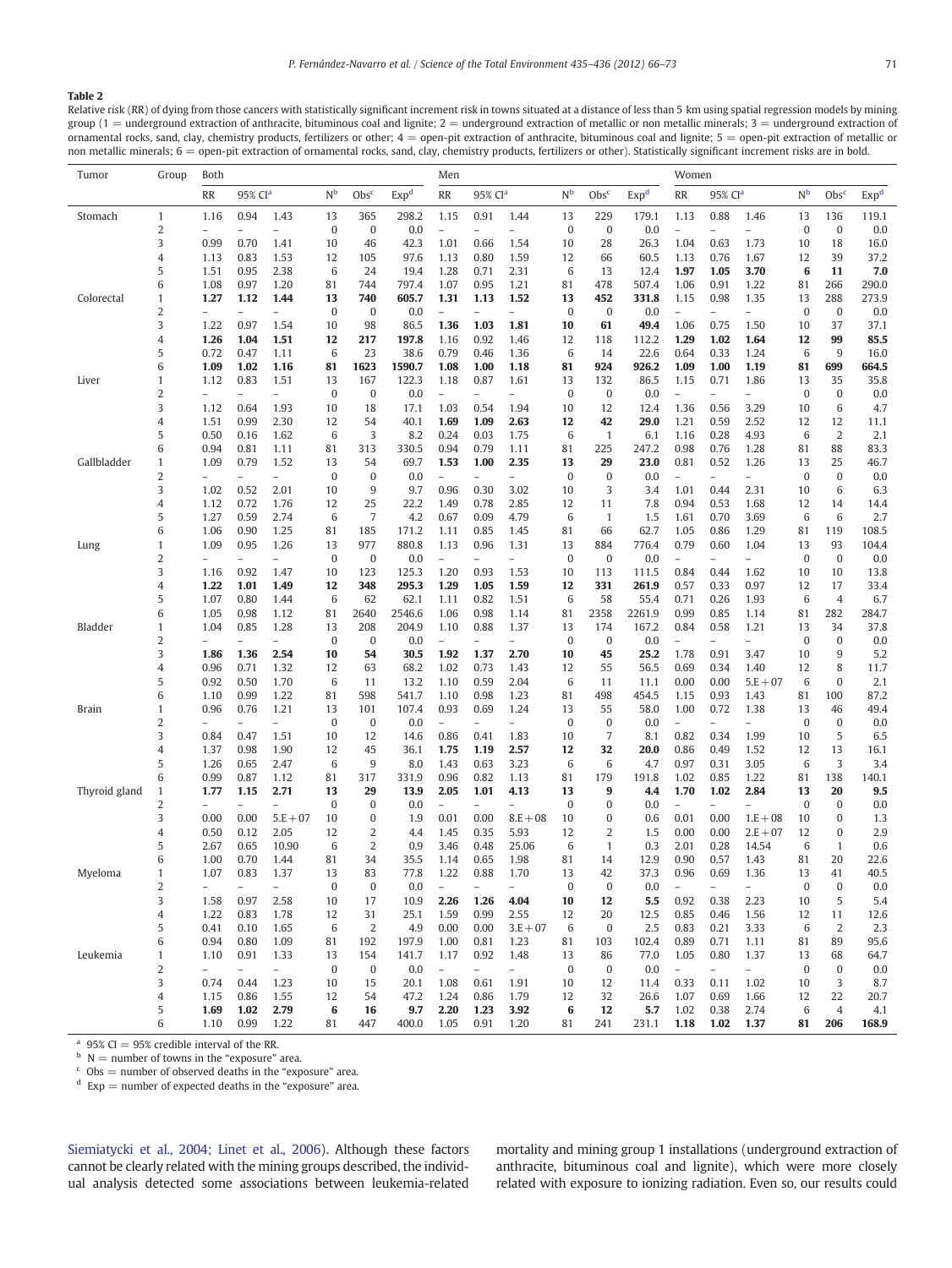be pointing in the same direction as those of [Strom et al. \(1994\),](#page-7-0) who found an excess of these cancers in a mining community and identified combustion waste as an etiologic cause.

Lastly excess brain-cancer-related mortality was found in the vicinity of mining group 4 installations in men. Once again, ionizing radiation is one of the best-evidenced etiologic factors implicated in this cancer. As mentioned previously, coal mines could be linked to both workers and nearby towns being affected by this exposure ([McBride et al.,](#page-7-0) [1978\)](#page-7-0).

[Lopez-Abente et al. \(2012\)](#page-7-0), using the same statistical methodology and IPPC data base of facilities, found no excess risk of pleural cancer in the proximity  $(2 \text{ km})$  of mining facilities. This lack of association is in accordance with our results.

Finally, though the results from the individual analysis served to highlight few new significant results in relation with esophageal, breast, uterine, ovarian, testicular and prostate cancers, they generally pointed in the same direction as did the results stratified by the mining group.

The mining groups created in this study were intended to pool installations having similar characteristics, in terms of the factors to be taken into account when trying to comprehend the environmental impact of any given mining enterprise. These were: (1) the type of mining method used, which, in turn, depends on the characteristics of the mineral deposit to be exploited. There are two main methods, each closely related to impacts of differing degrees on nature and society. These are (a) underground mining, and (b) opencast mining; and, (2) the characteristics of the minerals to be extracted and their intended use, since this will dictate the treatment they receive when they are being mined and processed. Minerals can broadly be divided into: non-metallic (such as those used to make construction materials), which require little physical treatment, e.g., crushing and grinding, and no chemical treatment at all; and, metallic, which require a high level of processing as well as the application of many chemical reagents, all of which generates great amounts of waste [\(Ministerio de Ciencia e Innovación, 2012\)](#page-7-0).

Within this framework, the main environmental effects of mining installations [\(Kesler, 1994; Ripley et al., 1996; Marcus, 1997](#page-7-0)) could include the following. First, (a) air pollution: air can be polluted by solid impurities that can reach the lungs, such as dust (with silica, asbestos, beryllium, fluorite, nickel, quartz, mercury, vermilion, titanium dioxide, manganese oxides, uranium compounds and tin minerals) and toxic or inert fuels produced or employed at different times during the mining process. Possible additions to this are residual gasses or vapors containing cyanide, mercury and sulfur dioxide, released by incomplete combustion processes, ponds or lagoons with stagnant, polluted water and/or decomposing organic material. Second, (b) perturbation of surface water: the waste produced in the exploitation area may cause the sedimentary layers of the region's rivers to grow. Dams and oxidation ponds, badly built, maintained or used, can lead to the contamination of surface waters by spillage of liquid waste. Equally damaging and likely are inadequate usage, storage and/or transport of different consumables, such as fuels, lubricants and chemical reagents. It is also worth mentioning that the material extracted from underground mines may contain high concentrations of chlorides and sulfates. This should be a primary concern in the case of salt dumps in damp climates, where rainfall accumulates dissolved salts. Third, (c) perturbation of phreatic or groundwater: groundwater can be contaminated by used oils, reagents and mineral salts leached by rainwater from the waste piles of solid post-treatment residuals. Likewise, spillage or leakage from tailings dams, or polluted water that escapes during the extraction process, may reach the phreatic layers. Finally, if local groundwater is used to supply the significant needs of an opencast mining operation, the water table may drop significantly. Underground mining can also pollute groundwater. Mine waters are an important source of contamination, as the solutions used for in situ leaching and refrigerants escape during the work of pitting. Surface water from the dumps and other

sources can also leach into groundwater and impair their quality. Fourth, (d) other: mining activities have resulted in the formation of dumps in the vicinity of mines, which may contain metal residues hazardous to health.

Owing to the nature and definition of the data used, there were several study limitations, one of which was the use of mortality rather than incidence. The lack of information on non-lethal cancer cases may have served to bias the analysis. In the absence of a populationbased incidence registry covering the entire country, we used mortality data. In Spain, however, tumors with lower survival rates are well represented using death certificates, according to [Perez-Gomez et al.](#page-7-0) [\(2006\)](#page-7-0).

Another limitation was that distance to the pollution source was used as a proxy of exposure, by assuming an isotropic model. This could introduce a problem of misclassification, since real exposure is critically dependent on other variables, such as prevailing winds or geographic landforms. Previous studies within the same project have discussed this topic in depth ([Garcia-Perez et al., 2009; Ramis](#page-7-0) [et al., 2009, 2011\)](#page-7-0). Nevertheless, we should like to make a point that the problems of using isotropic instead of anisotropic distances would, in any event, affect the analysis, by restricting the ability to find positive results and shifting the results towards the null hypothesis, rather than furnishing spurious results. There are other methodologies for exposure evaluation based on dispersion modeling or the use of pollutants concentrations in media [\(Nieuwenhuijsen et al.,](#page-7-0) [2006\)](#page-7-0). However, since we have no relevant information for these models like meteorological data or validated air pollution emissions, we decided to use the distance as a measure of exposure.

A further possible bias lies in the use of centroids as coordinates for pinpointing the entire population of a town, when, in reality, the population may be fairly widely dispersed. We also assumed that subjects' registered place of residence determined exposure, which implies that the whole municipal population was exposed to the same type and amount of pollutant substances. Nevertheless, the use of small areas as units reduces the risks of ecologic bias and misclassification stemming from these assumptions ([Richardson et](#page-7-0) [al., 2004\)](#page-7-0), and these problems would be posed in all cases, limiting the capacity to find positive results but in no way invalidating the associations found. Moreover, the centroids used in the analysis are not "polygonal centroids". They are situated in the center of the most populous zone where the town hall and the main church tend to be located. This fact could be reducing the risks of ecological bias and misclassification.

A critical decision in the definition of the exposure variable was the maximum distance of 5 km. We repeated the analysis for several distances (ranging from 1 through 15 km), as a way of deciding on the best distance for detecting risks and having enough statistical power.

One aspect addressed in the analyses is the problem of multiple comparisons or multiple testing (to find associations that are falsely positive by random chance). We estimated that for  $=0.05$ , random chance would account for 2.4 positive associations (number of comparisons  $\times$  percentage of statistically significant RR $>1$  expected under the null hypothesis, i.e., 2.5%) for the analyses by tumor in [Table 2,](#page-5-0) numbers which are lower than those of the associations observed.

Another point to be borne in mind is that some installations, for which statistically significant RRs are observed, might be situated in areas with other industries releasing pollution into the environment, a problem when it comes to interpreting the results. Nevertheless mining installations are usually situated far from other facilities, and including towns exposed to other mining IPPC  $+$  E-PRTR installations as the "intermediate group" in the statistical analyses go some way to solving this problem.

Finally, E-PRTR register is a useful tool for epidemiological research. However, some information not validated could be included